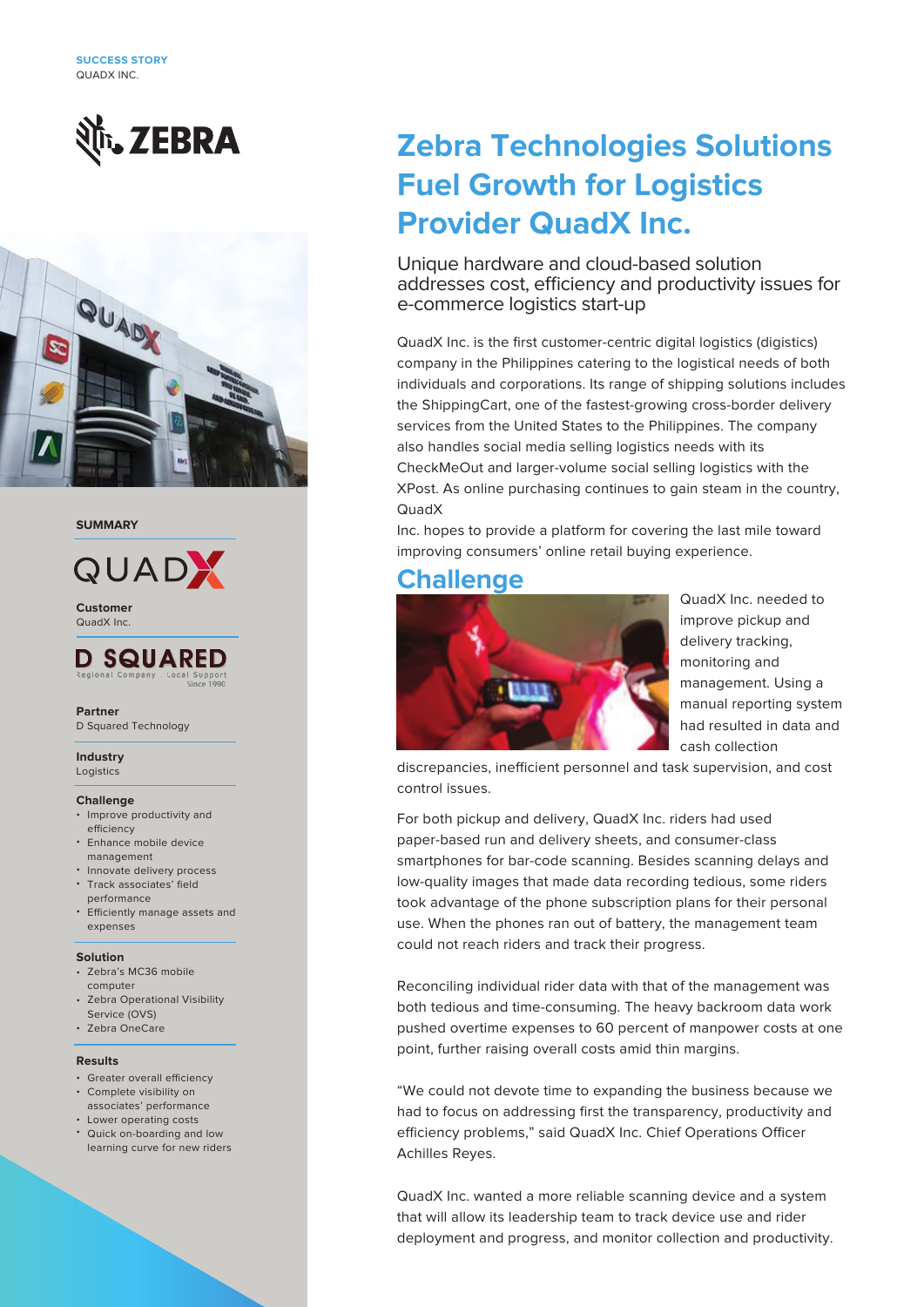## **Solution**

QuadX Inc. discussed their challenges with Zebra and D Squared Technology – a specialist in asset intelligence technologies, and agreed on a platform that addresses not just the hardware but also the entire system to provide a more cost-efficient way to run QuadX Inc.'s business.

QuadX Inc. switched to using Zebra's MC36 mobile computer, an enterprise-class device developed for field use that features advanced bar-code scanning technology and a 4.3-inch color WVGA display that is easy to read even in direct sunlight. The rugged Android handheld scanner supports large memory, dual SIM card slots and 1.5x battery life or as many as 12 hours of power on a single charge.

Zebra complemented the MC36 with the Operational Visibility Service (OVS), which rides on the cloud-based Asset Visibility Platform. Through the OVS, QuadX Inc. leadership is able to get data on device use, location, configuration, battery performance and even inventory much sooner than before.

The Zebra MC36 and OVS combined enabled QuadX Inc. to supervise pickups and deliveries directly from the hub. The company gets information and visibility on field operations, track device health and location, and give solutions to problems immediately. Further, OVS allows QuadX Inc. to lock the devices and allow only specific business applications to be used, which translates into better utilization and cost management.

The availability of data through the OVS enabled the company to systematize workflows, improve productivity and device uptime and utilization, and reduce costs. The company was able to slash overtime costs to half the previous level and boost overall efficiency.

The MC36 connected to the Operational Visibility Service (OVS) platform is an enabling tool critical in increasing QuadX Inc.'s productivity and improving the business workflow. The solution has helped QuadX Inc. scale up its business rapidly while boosting cost efficiency.